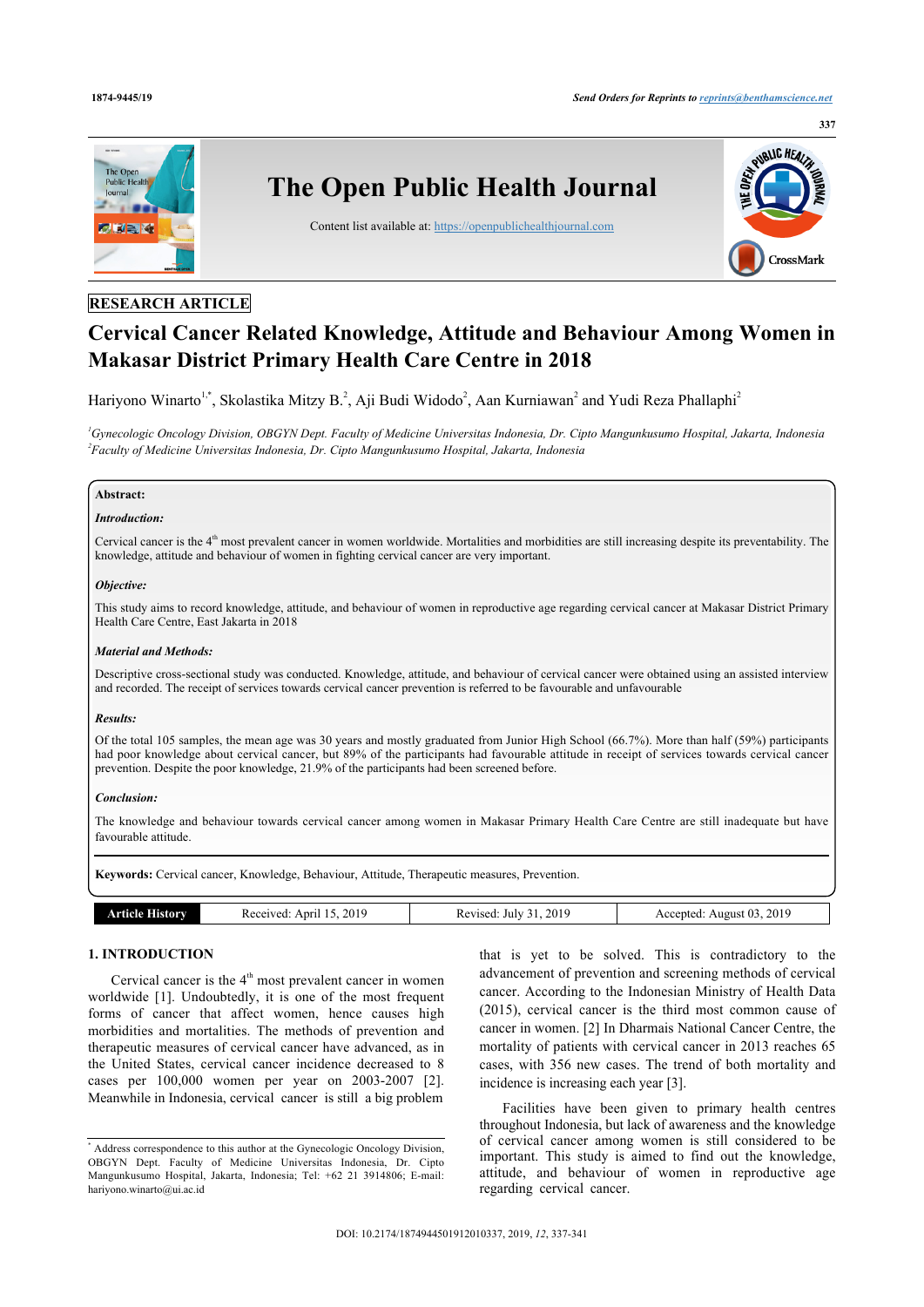## **2. MATERIALS AND METHODS**

We conducted a descriptive, cross-sectional study to assess the knowledge, attitude, and behaviour of cervical cancer among women in reproductive age (>15 years old) who came to Makasar Primary Health Care Centre. Makasar Primary Health Care Centre is a government-owned clinic which serves primary health care. There were 121 patients who came to the health centre, but only 105 (86.7%) agreed to participate. According to Jakarta Health Profile 2017, 58.49% of the women who come to the health centres are among reproductive age [\[4\]](#page-4-3). Participants were asked to give their consent and will be assisted in an interview to answer questionnaires. The questionnaires used are cited from previous research, translated into Bahasa Indonesia and was validated by an expert in oncology division, Obstetric and Gynaecologic Department in Cipto Mangunkusumo Hospital in Jakarta [\[5\]](#page-4-4).

The participant's knowledge was assessed by a questionnaire consisting of 26 questions. Any correct answer will be given 1 point and the wrong answer will be given 0 point. The maximum score was 26. Attitude score was assessed by a questionnaire consisting of 4 statements about the receipt of services towards cervical cancer prevention. They were given closed questions and were told to answer agree, neutral or disagree towards the questions. The responses were categorised to 3 categories: "positive", "neutral" and "negative". The response was considered positive if the participant answered correctly. End results will be grouped into

### **Table 1. Socio-demographic profile of the respondent.**

favourable attitude if positive responses were recorded towards >2 statements, and unfavourable if positive responses were less than 2. The practice was grouped into screened, and never screened. Good practices are referred to those who have screened for cervical cancer.

Socio-demographic status and basic questions regarding cervical cancer were recorded, analysed using SPSS version 20. Descriptive statistics were translated into tables.

## **3. RESULTS**

Table**1** shows the socio-demographic profile of the respondents in this study. The mean age of the respondents was  $30 \pm 5.94$  years. Majority of the respondents (66.7%) education level was Junior High School. Most of the women are housewives (74%) and were married at their reproductive age or over 20 years (89%).

Majority of the participants (95.2%) have heard about cervical cancer. Most of the participants answered "bleeding that does not fit the menstrual cycle" and "having more than one sex partner" when asked about the symptoms and risk factors. Twenty-three participants didn't know the answer to the questions given about cervical cancer symptoms and 8 participants (7,61%) didn't know the answer to the questions about the risk factors (Table **[2](#page--1-0)**). Only 43 (41.9%) participants knew more than half of the aspects of cervical cancer knowledge in this study (Table**3**).

| Characteristic                  | Number $(\%)$   |
|---------------------------------|-----------------|
| Age (yrs) (mean $+/-$ SD)       | $30,0 \pm 5,94$ |
| Level of education              |                 |
| Primary School                  | 4(3,8)          |
| Junior High School              | 70 (66,7)       |
| Senior High School              | 6(5,7)          |
| Diploma                         | 8(7,6)          |
| Undergraduate                   | 17(16,2)        |
| Occupation                      |                 |
| Housewife                       | 74 (70,5)       |
| Student                         | 3(2,9)          |
| Employee                        | 23(21,9)        |
| Entrepreneur                    | 5(4,8)          |
| Marital status                  |                 |
| Single                          | 7(6,7)          |
| Young marriage $(< 20$ yrs)     | 9(8,6)          |
| Marriage at age $\geq$ 20 years | 89 (84,8)       |
| Number of children              |                 |
| Do not have                     | 19(18,1)        |
| $1-2$ child(ren)                | 70 (66,7)       |
| >2 children                     | 16(15,2)        |
|                                 |                 |

SD: Standard Deviation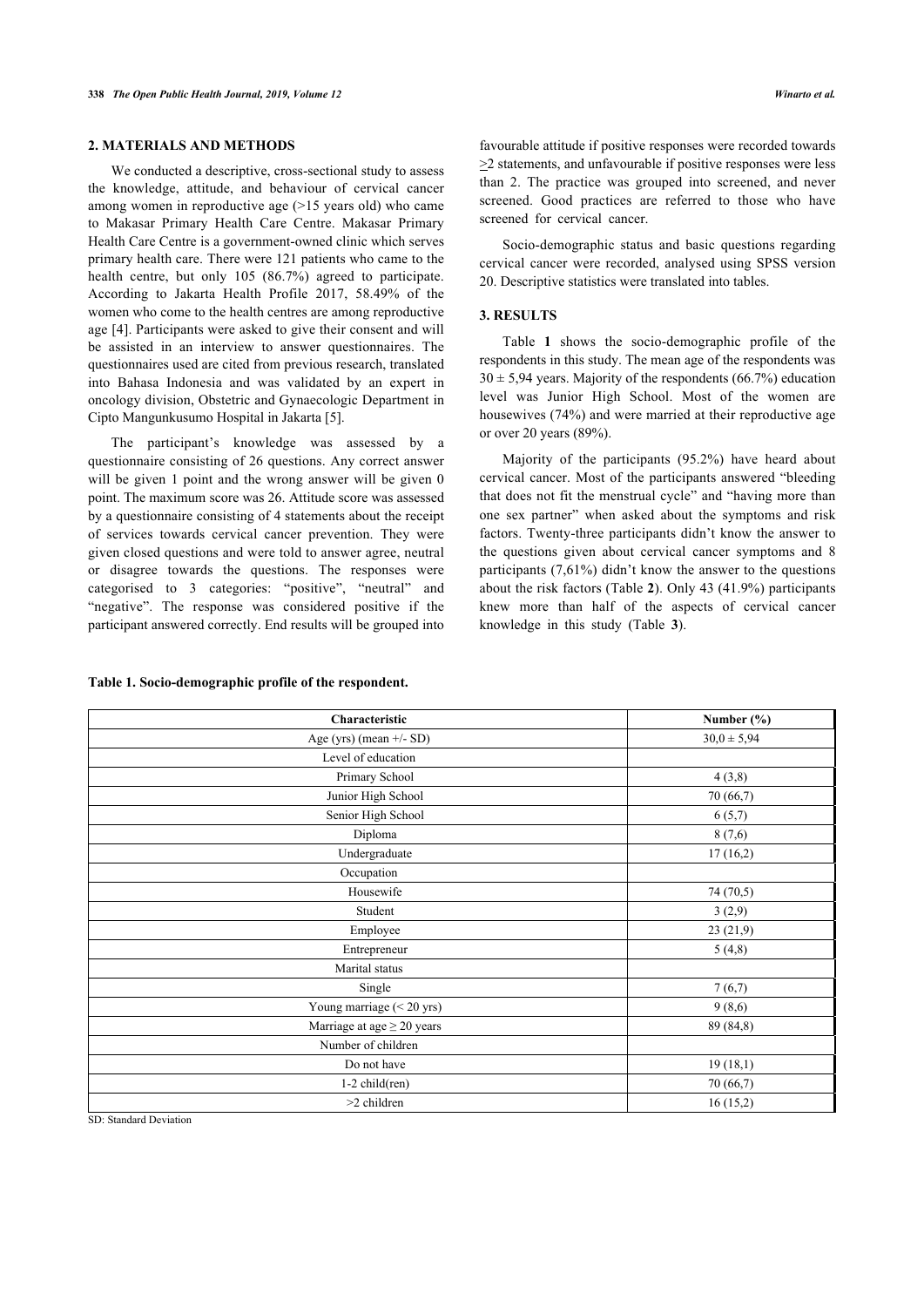## **Table 2. Knowledge and attitudes of respondents on cervical cancer.**

| Variable                                                                                                                                    | $N = 105$ (%) |  |
|---------------------------------------------------------------------------------------------------------------------------------------------|---------------|--|
| Ever heard of cervical cancer                                                                                                               |               |  |
| Knowledge of the symptoms of cervical cancer                                                                                                |               |  |
| Bleeding that does not fit the menstrual cycle                                                                                              | 65 (61.9)     |  |
| Foul odour vaginal discharge                                                                                                                | 62(59.0)      |  |
| Bleeding after menopause                                                                                                                    | 14(13.3)      |  |
| Longer or more bleeding in the menstrual cycle                                                                                              | 48 (45.7)     |  |
| Do not know                                                                                                                                 | 23(21.9)      |  |
| Knowledge of the risk factors for cervical cancer                                                                                           |               |  |
| HPV infection                                                                                                                               | 56 (53.3)     |  |
| More than one sex partner                                                                                                                   | 85 (81.0)     |  |
| Smoking                                                                                                                                     | 31 (29.5)     |  |
| Coitus on early age                                                                                                                         | 53 (50.5)     |  |
| History of sexually transmitted diseases                                                                                                    | 70 (66.7)     |  |
| Poor hygiene                                                                                                                                | 38 (36.2)     |  |
| Prolonged use of birth control pills $($ > 5 yrs)                                                                                           | 5(4.8)        |  |
| Pregnant more than 5 times                                                                                                                  | 4(3.8)        |  |
| Do not know                                                                                                                                 | 8(7.61)       |  |
| Knowledge of cervical cancer screening                                                                                                      |               |  |
| Ever heard of cervical cancer screening                                                                                                     | 61(58.1)      |  |
| Method used                                                                                                                                 | 54 (51.4)     |  |
| Recommended age                                                                                                                             | 54 (51.4)     |  |
| Screening frequency                                                                                                                         | 33 (31.4)     |  |
| Knowledge of vaccines that can prevent cervical cancer                                                                                      |               |  |
| Availability of HPV vaccine                                                                                                                 | 48 (45.7)     |  |
| The recommended age for HPV vaccination                                                                                                     |               |  |
| Bleeding that occurs outside the menstrual cycle is normal                                                                                  | 89 (84.9)     |  |
| Women should have their first child at the age of 20 years                                                                                  | 72 (68.6)     |  |
| Having more than 5 children makes a better family relation                                                                                  | 95 (89.5)     |  |
| Women who have multiple sex partners are prone to cervical cancer                                                                           | 101 (96.2)    |  |
| Women should be checked every 3 years by health workers                                                                                     | 85 (81)       |  |
| We should avoid neighbours who have been diagnosed with cervical cancer                                                                     |               |  |
| <b>Attitude Statements</b>                                                                                                                  |               |  |
| You are willing to check if offered cervical cancer screening for free                                                                      |               |  |
| You are willing to check if offered paid cervical cancer screening (Rp 400.000,00 -600.000,00)                                              | 18(17,1)      |  |
| You are willing that your child be vaccinated if offered free cervical cancer vaccination                                                   |               |  |
| You are willing that your child be vaccinated if offered paid cervical cancer vaccinations (injections, Rp 500.000,00<br>-800.000,00/times) | 20(19,0)      |  |

HPV: Human Papilloma Virus

## **Table 3. Adequacy of knowledge, attitudes and behaviour related to cervical cancer.**

| Variable            | Number $(\% )$ |
|---------------------|----------------|
| Knowledge           |                |
| $< 50\%$ (poor)     | 62(59)         |
| $\geq 50\%$ (good)  | 43 $(41,9)$    |
| Attitudes           |                |
| Favourable          | 89 (84.8)      |
| Not favourable      | 16(15.2)       |
| Behaviour           |                |
| Been screened       | 23(21,9)       |
| Never been screened | 82(78,1)       |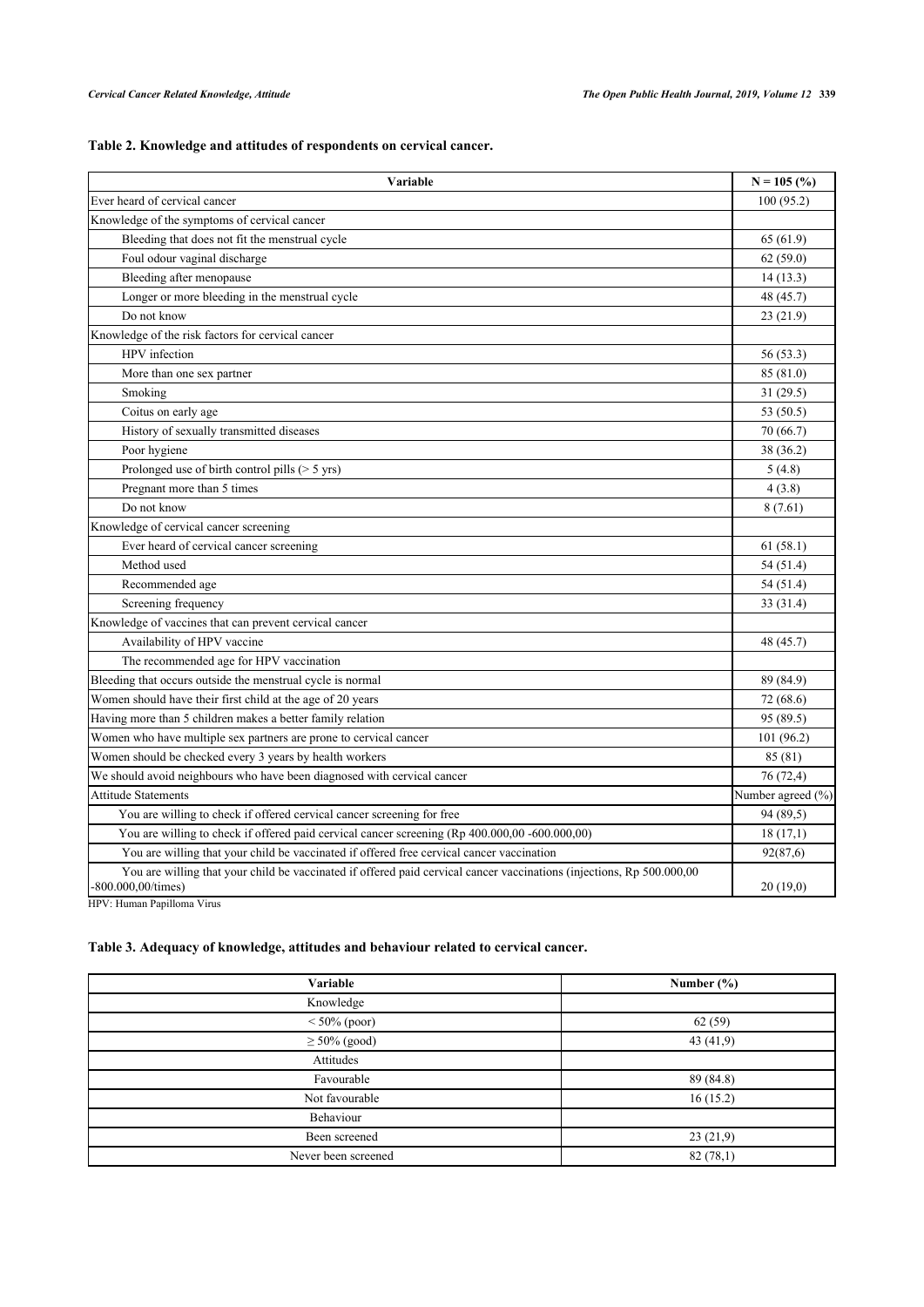Despite the poor knowledge, majority of the participants showed favourable attitude in receipt of services towards cervical cancer (89%). Only 21.9% of the participants had been screened before. Ninety-four percent (89.5%) of participants were willing to be screened if offered free. Majority of respondents told us that they had not known the availability of cervical cancer screening at the Makassar Health Centre. Some participants said they were embarrassed to get screened.

## **4. DISCUSSION**

Majority of the participants in this study had poor knowledge level (n=62). This is supported by other researches in developing countries which have similar sample characteristics[[6,](#page-4-5) [7\]](#page-4-6). Majority of the participants were graduated from Junior High School, which was in accordance with the data published from the Jakarta Health Profile 2017 [[4](#page-4-3)]. Higher level of education correlates positively with a higher level of awareness [[8](#page-4-7)]. However, other researches with sample with higher education level also showed a suboptimal level of knowledge [\[5,](#page-4-4) [9](#page-4-8)]. Study conducted by Endarti *et al*. in Yogyakarta Province, Indonesia, also revealed the same sociodemographic as found in Makasar Disctrict [\[10\]](#page-4-9). This showed that women, in general, have poor knowledge about cervical cancer regardless of their educational status.

Most of the participants (95.1%) have heard about cervical cancer but only 61 participants (58.1%) acknowledged the way to prevent this disease by screening. Moreover, only 45% knew that cervical cancer can be prevented by vaccination. This is supported by researches done in India, South Africa, and Nigeria which showed that most women didn't know about either cervical cancer screening or vaccination [\[5,](#page-4-4) [11](#page-4-10), [12\]](#page-4-11).

Women in our sample population have access to be screened freely provided by the primary health care centre, but most of them still lack awareness regarding this issue. Mostly claimed they didn't know about the programme. Factors impacting the attendance of routine screening are lack of knowledge, low-risk perceptions of cervical cancer, lack of symptoms and fear and fatalism. Distances from their home to the health centre also contribute to the perception of disease [[14\]](#page-4-12). This was supported by researches claiming that primary health care has a great impact in lowering the incidence and mortality rates of cervical cancer [\[14](#page-4-12), [15\]](#page-4-13).

Most of the participants knew at least one symptom (n=82) and one risk factor (n=97). The most often cited symptoms is "bleeding that does not fit the menstrual cycle" and "foul odour vaginal discharge". This is consistent with several studies conducted in the Maldives, and Ethiopia [[11,](#page-4-10) [13](#page-4-14), [14\]](#page-4-12). On the other hand, "multiple sexual partners" was the risk factor which was cited the most in the interview (n=81). This is in correspondence with many studies which showed the same results [[5](#page-4-4), [6,](#page-4-5) [9,](#page-4-8) [16\]](#page-4-15). Only half of participants can identify HPV infection as risk factors (n=56). This study showed that most women have misperception towards cervical cancer risk factors as 99,7% cervical cancers are associated with several HPV subtypes [\[17](#page-4-16)].

Despite the suboptimal level of knowledge, 89% of participants in this study showed favourable attitude towards cervical cancer. They were willing to be screened for cervical

cancer (n=94) or having themselves/their children vaccinated for HPV (n=92) for free. These findings are also consistent with several studies. This is an advantage as they already have the willingness to screen, they just need additional information regarding the programmes.

Most non-favourable attitudes are found towards paid screening of cervical cancer or paid HPV vaccination for their children. This issue might be caused by the lack of knowledge regarding HPV risk factors. This was according to the previous study in Indonesia where high cost of vaccine and screening was the barrier [[10\]](#page-4-9). Research in Kenya showed that women who acknowledged risk for cervical cancer were tendinous to be screened even if they have to pay [[18\]](#page-4-17).

In this present study, 21.9% have screened for cervical cancer at least once. Despite the good attitude, fewer actions were taken towards cervical cancer screening. This is in conjunction with other studies that showed that a positive attitude doesn't correspond with good practices[[5,](#page-4-4) [19,](#page-4-18) [20](#page-4-19)]. Several possible causes are misperception and lack information regarding the programs.

Limitation of this interview-based study was the sampling technique (purposive sampling).

## **CONCLUSION**

Women in Makasar District Primary Health Care Centre are mostly housewives with an education level of Junior High School. Most of the participants were at reproductive age and were married. They still lack knowledge despite the good attitude towards cervical cancer, including the methods of prevention such as screening and vaccination. Most of them were willing to be screened if the prevention methods were given freely. The government and other health care institutions need more massive and efficient measures of health promotion regarding cervical cancer screening and prevention, especially in primary health care facilities which is the first health system easily approachable by most of the women.

## **ETHICS APPROVAL AND CONSENT TO PARTICIPATE**

Not applicable.

## **HUMAN AND ANIMAL RIGHTS**

No animals/humans were used for studies that are the basis of this research.

## **CONSENT FOR PUBLICATION**

Informed consent was obtained from all the participants.

## **AVAILABILITY OF DATA AND MATERIALS**

The data that support the finding of this study are available on request from the corresponding author.

#### **FUNDING**

None.